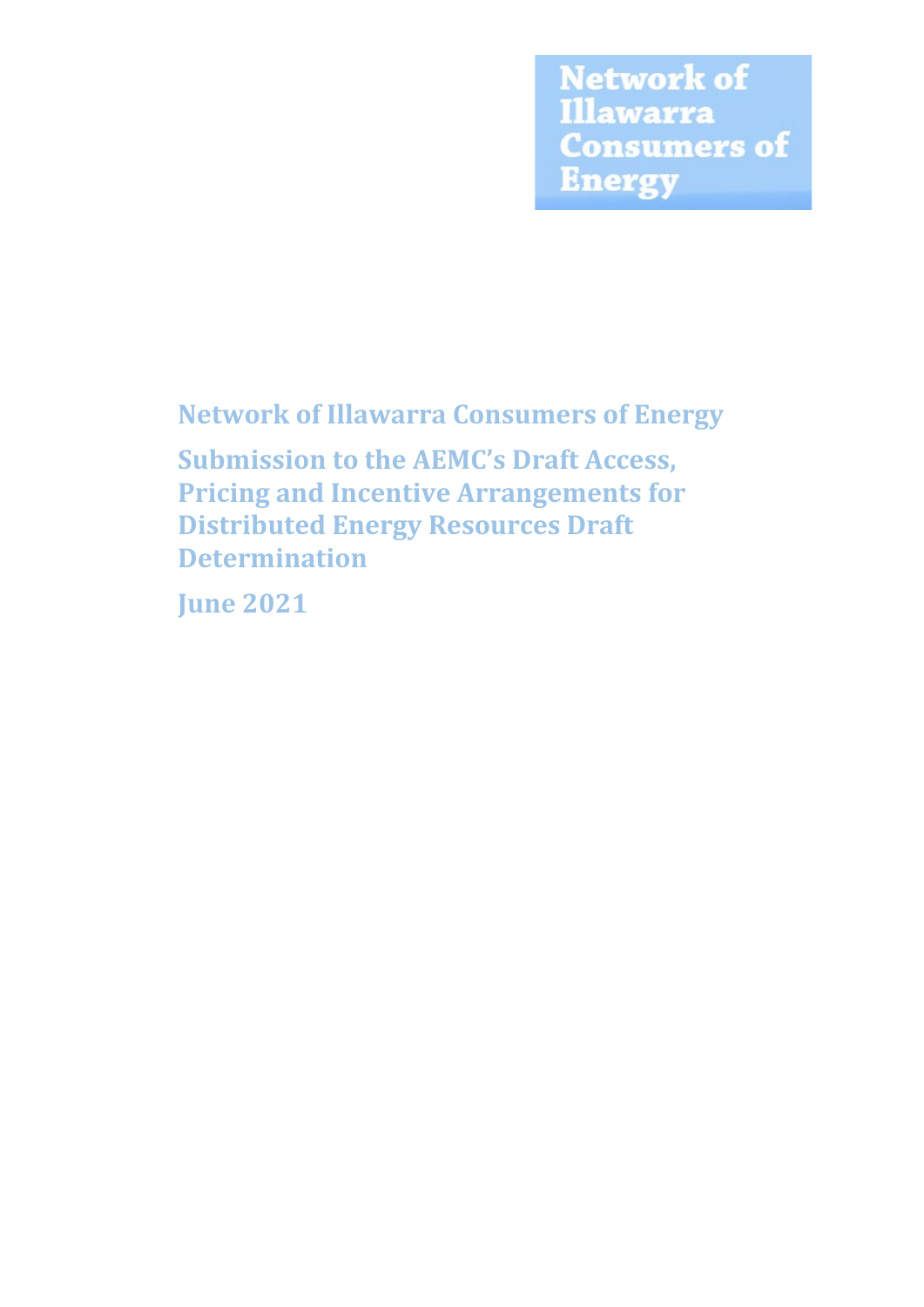## **Network of Illawarra Consumers of Energy**

## **Submission to the AEMC's Draft Access, Pricing and Incentive Arrangements for Distributed Energy Resources Draft Determination**

### **Summary**

This submission is made by the Network of Illawarra Consumers of Energy (NICE), a recently formed entity advocating for the energy transition to a net-zero carbon future to be managed with the interests of consumers at the heart.

The removal of the restriction on networks charging for export services is an important element to the reforms necessary to optimise the value of Distributed Energy Resources. In this (late) submission we outline an approach to incentive regimes and the charging regimes that we think significantly increase the value of this rule change to further progress the reform objective.

We acknowledge that this submission is very late in the process and indicate that if the proposals cannot be accommodated we will pursue them through a separate rule change at the earliest opportunity (which probably means twelve months after the current rule change is made).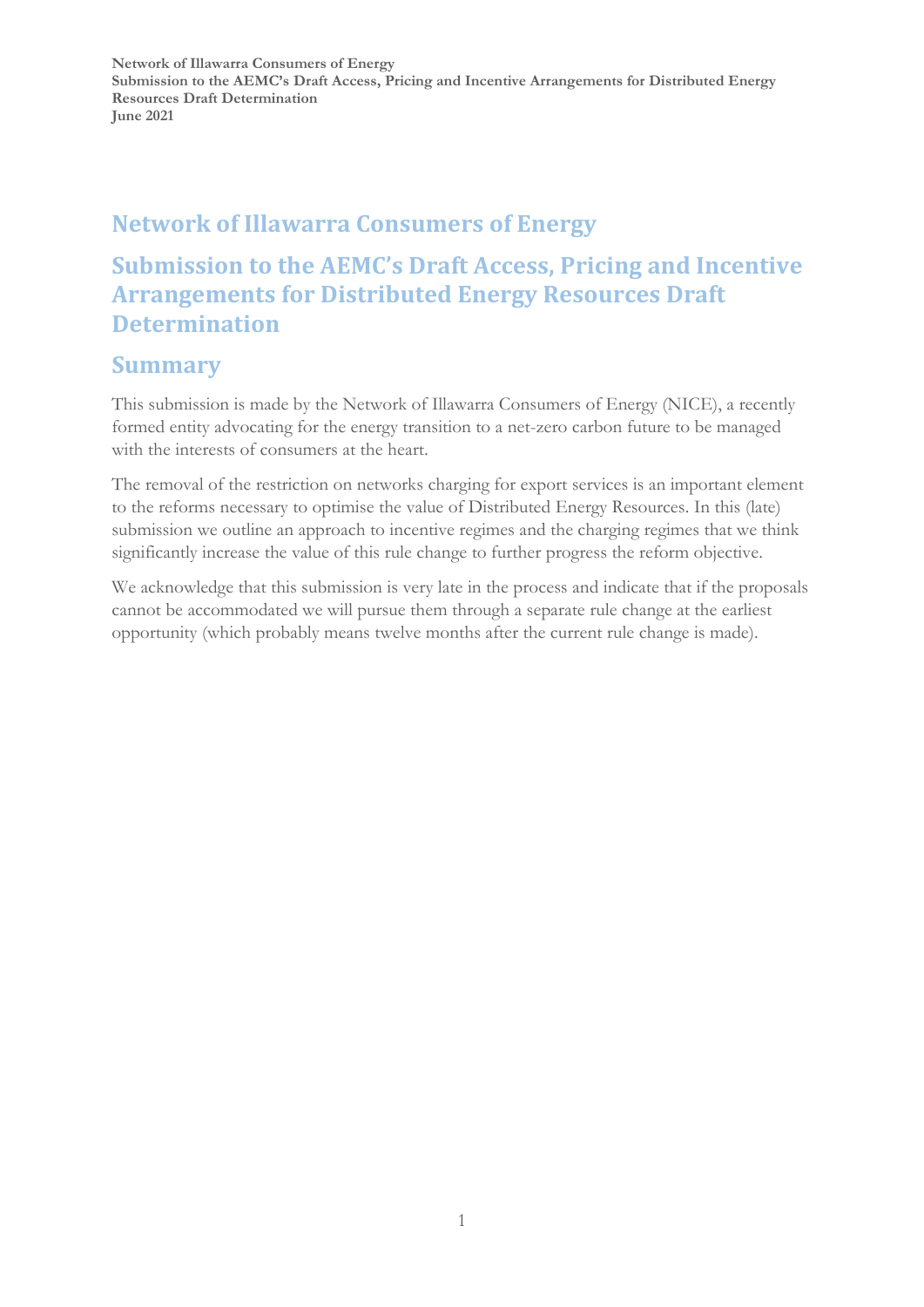# **Contents**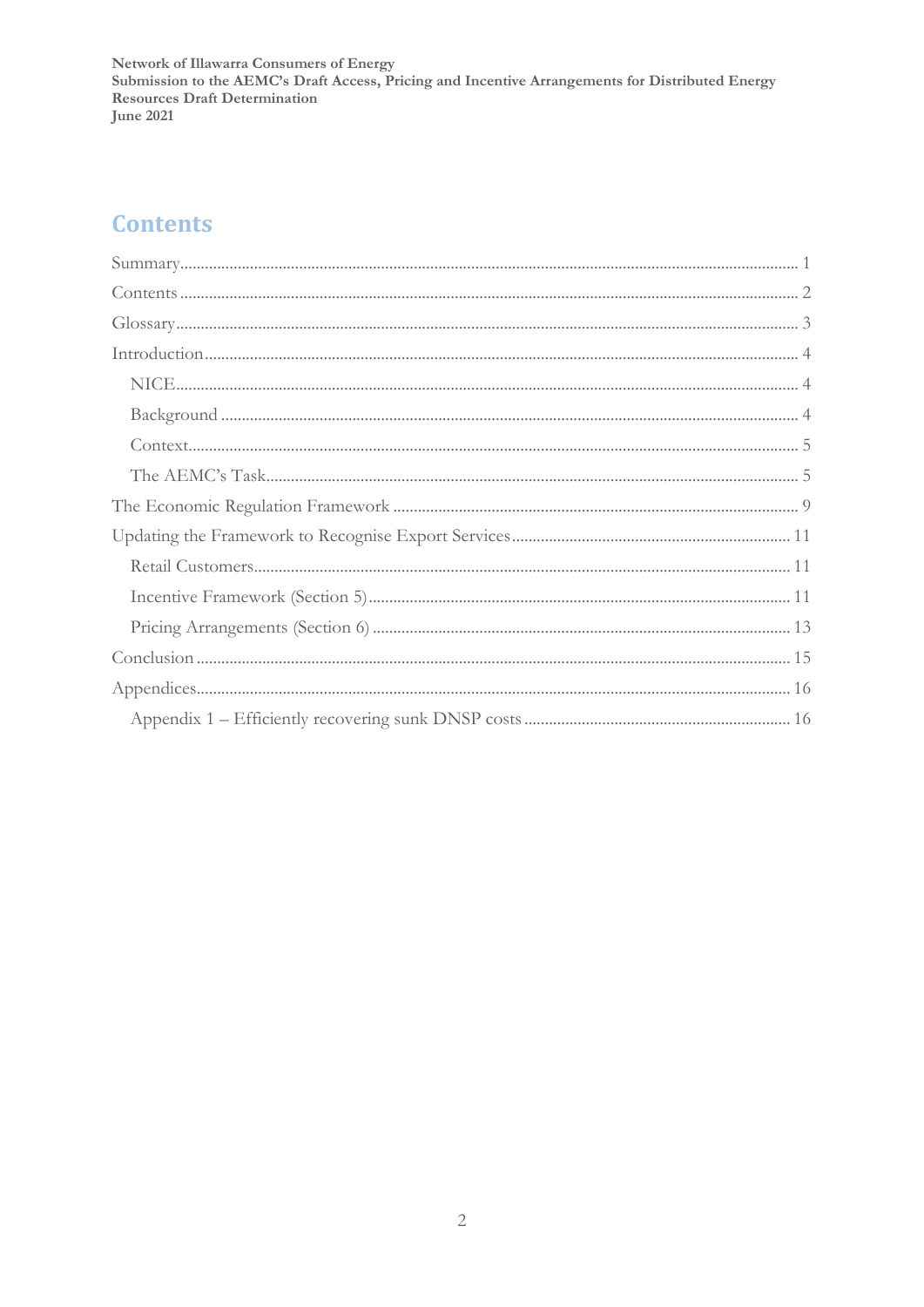# **Glossary**

| <b>ACCC</b> | Australian Competition and Consumer Commission                               |
|-------------|------------------------------------------------------------------------------|
| <b>AEMA</b> | Australian Energy Market Agreement                                           |
| <b>AEMC</b> | Australian Energy Market Commission                                          |
| <b>ARM</b>  | Attrition Relief Mechanism - a component of PBR                              |
| <b>DER</b>  | Distributed Energy Resources which includes generation, storage and loads    |
|             | that can respond to price or non-price signals.                              |
| <b>DNSP</b> | Distribution Network Service Provider                                        |
| <b>DSO</b>  | Distribution Service Operator                                                |
| <b>DUOS</b> | Distribution Use of System - the aggregate of charges billed for use of the  |
|             | distribution system                                                          |
| <b>ESB</b>  | <b>Energy Security Board</b>                                                 |
| <b>ESM</b>  | Efficiency Sharing Mechanism - a component of PBR                            |
| Hilmer      | The break up of economic efficiency into three components of allocative      |
| Trilogy     | efficiency, productive (or technical efficiency) and dynamic efficiency.     |
| <b>LTIC</b> | Long-term interests of consumers                                             |
| <b>MSGA</b> | Market Small Generator Aggregator                                            |
| <b>MRP</b>  | Multi-Year Rate Plan - used in the description of Performance Based          |
|             | Regulation                                                                   |
| <b>NGO</b>  | National Gas Objective                                                       |
| <b>NGR</b>  | <b>National Gas Rules</b>                                                    |
| <b>NEM</b>  | The (misnamed) National Electricity Market. The term is used both to refer   |
|             | to the bulk power market operated by AEMO and to the integrated electricity  |
|             | system including regulated networks and competitive retail markets.          |
| <b>NEO</b>  | National Electricity Objective                                               |
| <b>NER</b>  | National Electricity Rules                                                   |
| <b>NERO</b> | National Energy Retail Objective                                             |
| <b>NERR</b> | National Energy Retail Rules                                                 |
| <b>NICE</b> | Network of Illawarra Consumers of Energy                                     |
| <b>PBR</b>  | Performance Based Regulation                                                 |
| PIM         | Performance Incentive Mechanism - a component of PBR                         |
| ${\rm PV}$  | Photovoltaic – a shorthand for solar panels located on consumer premises     |
| <b>REPI</b> | Retail Electricity Price Inquiry conducted by the ACCC which reported to the |
|             | Australian Treasurer in 2018                                                 |
| RIT-D       | Regulatory Investment Test - Distribution                                    |
| <b>TEC</b>  | <b>Total Environment Centre</b>                                              |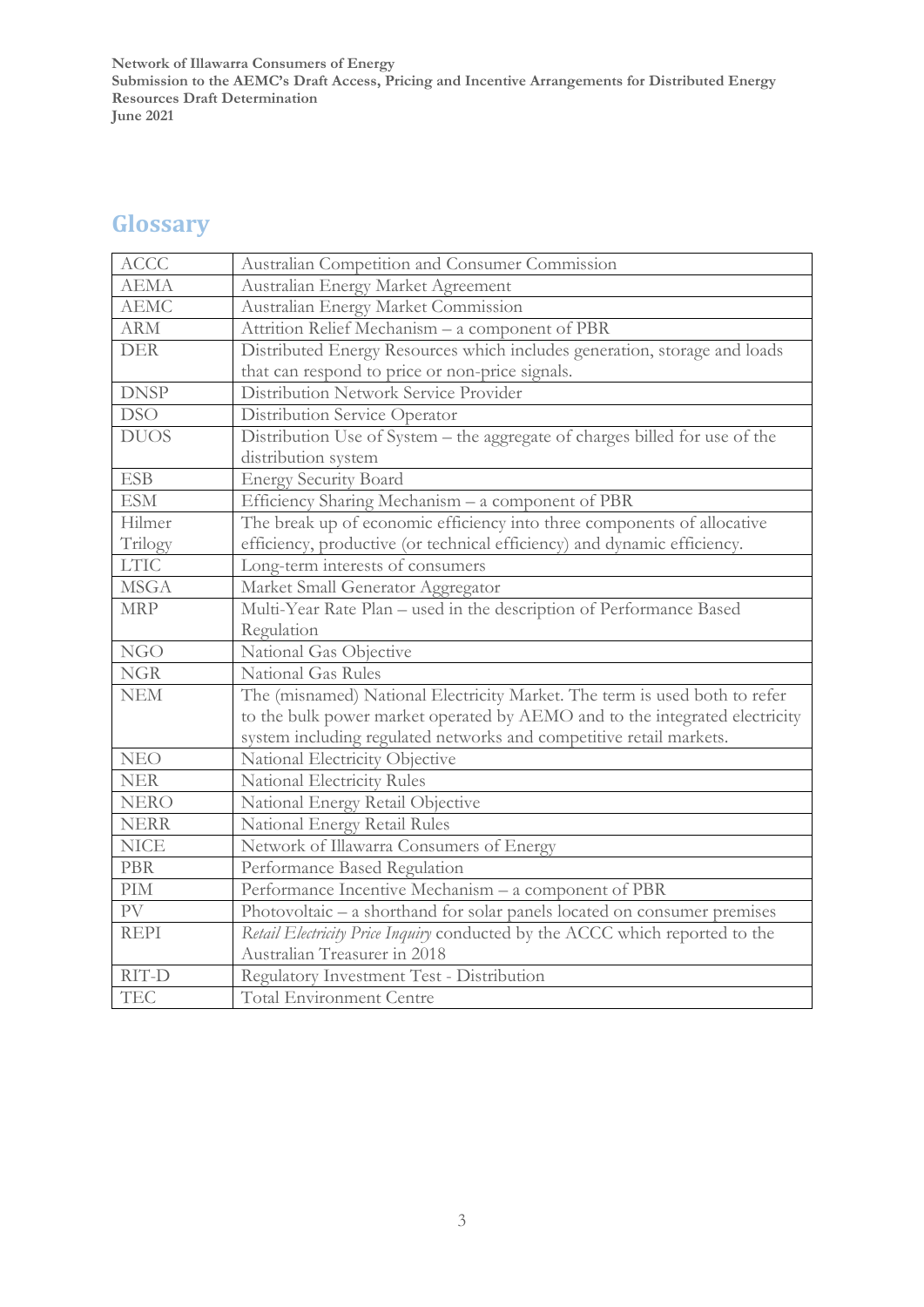## **Introduction**

### NICE

The Network of Illawarra Consumers of Energy (NICE) is a recently formed informal network advocating for the energy transition to a net-zero carbon future to be managed with the interests of consumers at the heart.[1](#page-4-0) This necessary transition needs to occur at least cost to consumers while maintaining reliability and security of energy services, appropriate consumer protections for essential services and a just transition for affected workforces.

We believe there is a role for regionally based advocacy within the context of nationally consistent energy policy. The choice and options for energy supply do differ by geographic region having regard to different climatic conditions affecting demand and supply options, and different risk factors impacting on resilience planning. This submission has been prepared by David Havyatt who is the sole author.<sup>[2](#page-4-1)</sup>

We appreciate the opportunity to comment on the Australian Energy Market Commission's (AEMC) *Access, Pricing and Incentive Arrangements for Distributed Energy Resources Draft Rule Determination* of March 2021 (the Draft Determination). We apologise for making this submission late and acknowledge that it may not be able to be fully considered in this rule change process. As the submission proposes additional changes to the rules beyond those in the draft there may be an opportunity for them to be the basis of a future rule change request.

### Background

Australian households have adopted at record rates self-generation by installing photo-voltaic (PV) panels on their roof tops to use solar power to generate electricity. There are three reasons why Australia leads the way. The first is the quality of the solar resource in a relatively dry continent that is largely located closer to the equator than the population centres in Europe and the USA. The second has been a range of incentives including ludicrously high premium feed-intariffs as State Governments were keen to be seen to be doing something on emissions reduction. The third has been a relatively accommodating regulatory environment including 'preapproval' schemes for installations below 5kW, and the prohibition on networks charging for the export of electricity (NER 6.1.4) and the prohibition in assigning tariff classes of connection points with micro-generation facilities being treated less favourably than connection points without (NER 6.18.4(3)). It is our understanding these clauses date from the origin of the network rules in 2006 and were included by Ministers because they were heavily subsidising PV installation.

A consequence of these rules is, however, that the best rooftops aren't necessarily fully utilised, hence reducing the generation efficiency available from this investment. Secondly, distribution networks are struggling to manage the voltage impacts of the installations. Thirdly the combined

<span id="page-4-0"></span><sup>&</sup>lt;sup>1</sup> The network has not yet started actively recruiting participants.

<span id="page-4-1"></span><sup>2</sup> Mr Havyatt was employed as Senior Economist at Energy Consumers Australia from October 2015 to August 2020. For the avoidance of doubt, nothing in this submission is the position of Energy Consumers Australia.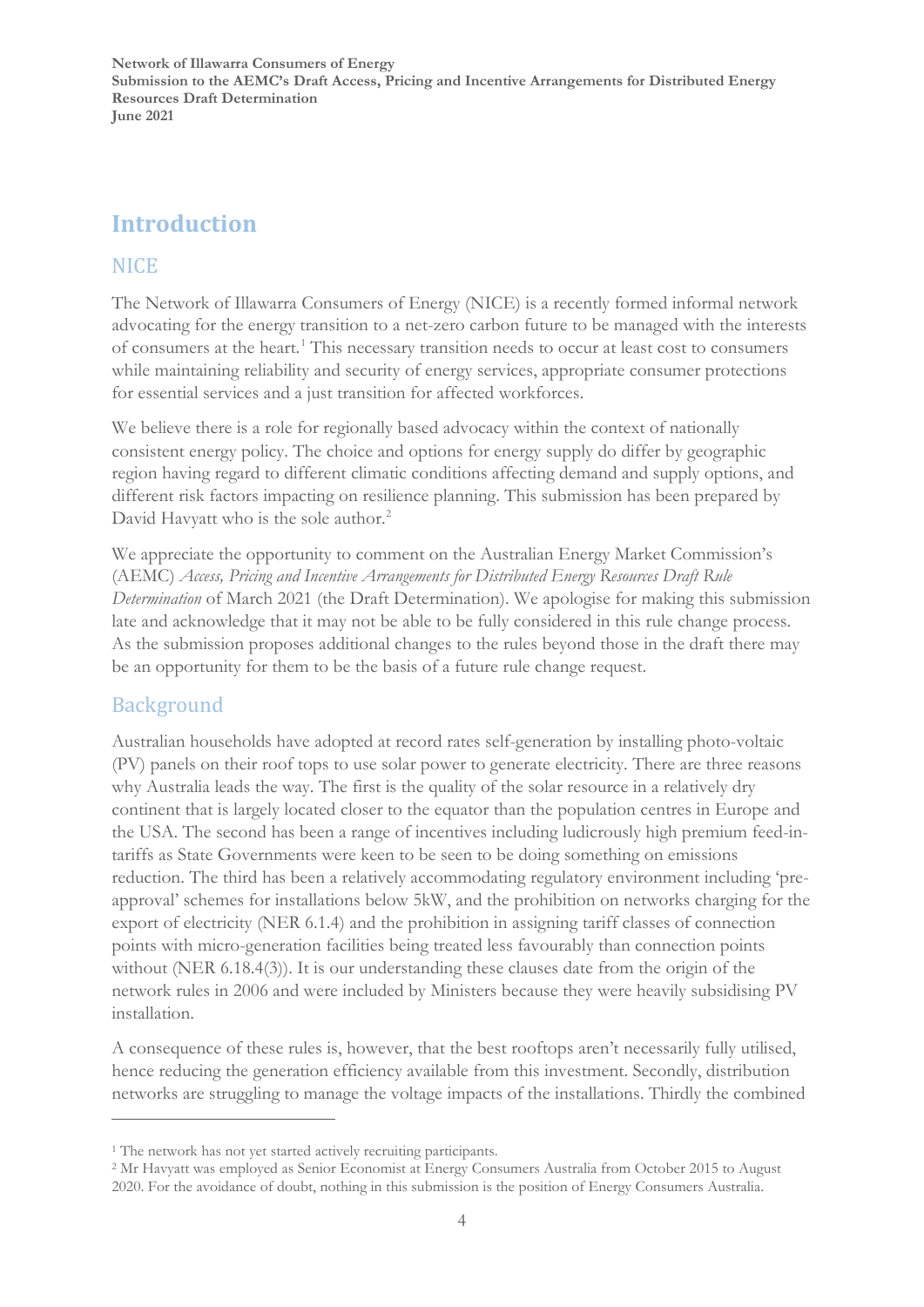generation is resulting in the minimum net load on parts of the distribution system causing challenges for the bulk power system.

There is an additional concern by some consumers that households without solar are subsidising the grid connections of those who do. This apparent cross-subsidy arises because the daily supply charge is not sufficient to cover the average cost of a connection. We do not regard this as a basis for removing NER 6.1.4. We do, however, believe that the economically efficient way to charge for distribution network services is to recover most of the sunk cost through land taxes (i.e, rates). A radical proposal for DUOS recovery is included in Appendix 1, however we do not expect the elements of this proposal to be realised.

The AEMC received rule change requests from St Vincent de Paul (SVP), the Total Environment Centre (TEC) and SA PowerNetworks (SAPN) to address these issues. The various options had been considered by the AEMC and a more preferable rule proposed. We have not contributed to this rule change process previously as we were interested to see how the AEMC would incorporate the different proposals into a draft rule.

### Context

The proposed rule changes are an important sub-component of the wider program identified in the Energy Security Board's (ESB) Post 2025 Market Design project as 'DER Integration and Demand Side Participation.' As explained in our submission to the ESB's Options Paper we believe this part of the project is better described as 'DER Optimisation.'

Without the ability to charge a connection point for the export services provided at that connection point, DNSPs (or more generally Distribution Service Operators) will be unable to provide financial incentives to encourage consumer export decision making to have regard to network costs. Similarly, without the ability to charge for export, DNSPs will have no ability to invest in upgrading the capability to host DER that (generation or storage) that exports to the grid and will instead continue to rely on simple limitation of export. While dynamic export limits are an improvement on static export limits, a price on export provides greater opportunity to optimise the use of DER.

NICE has proposed the move to a 'system of systems' approach where we have identified two customer facing roles of retailer and smart energy services providers. We note that under the existing proposals the charge for export will be billed to the retailer for the connection point. Under our proposals the smart energy services provider can become the party responsible for appointing the metering coordinator and selecting a retailer. In these circumstances it may be more appropriate for the smart energy services provider may need to be the party that is billed by the DNSP.

### The AEMC's Task

We note the AEMC's description of the rule making tests in section 3.2 of the Draft Determination. We note that equity and emissions reduction are not an explicit criterion in rulemaking, however we note that in another context the AEMC has inferred a consideration of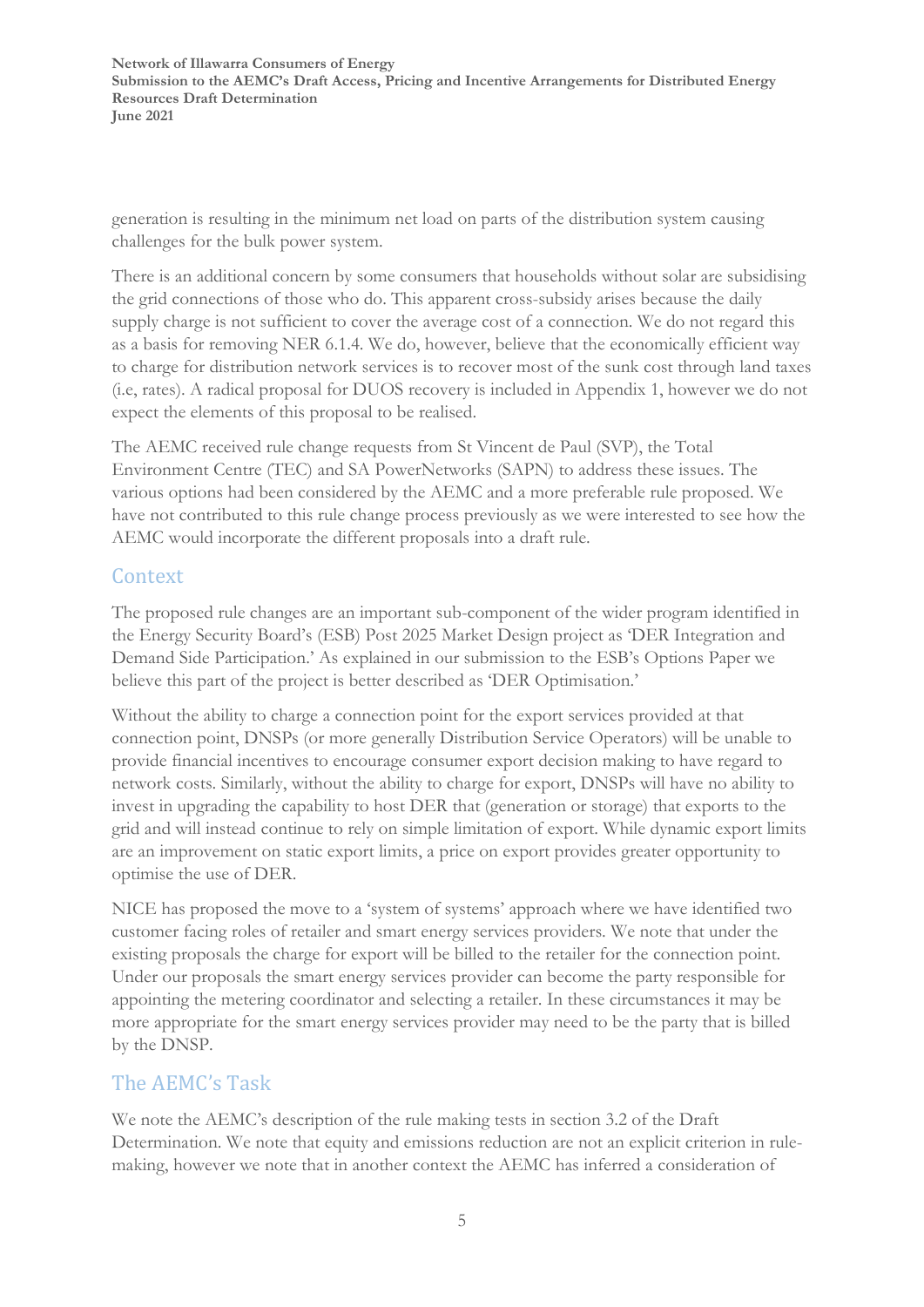emissions reduction.<sup>[3](#page-6-0)</sup> Just as the AEMC needs to consider the climate change impacts of decisions in the long-term interests of consumers, so we consider equity issues do as well. Rules that result in inequitable outcomes will not endure just as rules that ignore emissions reduction objectives won't endure.

It is disappointing to see the AEMC back-sliding in its overall considerations to say 'In all rule changes and reviews, our analysis is centered (sic) on the concept of efficiency.' We note in the Draft Determination that the AEMC states:

*Efficiency is the fundamental objective of the energy market objectives. Although the notion of the 'long term interests of consumers' is somewhat ambiguous, the second reading speech for the Bill containing the NEO clarifies:*

*The market objective is an economic concept and should be interpreted as such.*

As Energy Consumers Australia has previously demonstrated the concept of efficiency can be fundamentally equated to the long-term interests of consumers – that is providing energy services to current and future consumers at least cost at the quality level consumers are prepared to pay for.[4](#page-6-1) Protracted discussion about whether it is the LTIC or efficiency that is paramount is a distraction at best, and at worst feeling the need to accord primacy to efficiency really only reveals a lack of understanding of the concept of efficiency.

Without wishing to extend this point further than it needs to be, the **energy market objectives** are specified in the Australian Energy Market Agreement (AEMA) which is produced in Box 1 below.

<span id="page-6-0"></span><sup>3</sup> AEMC 2019. *Appltying the Energy Market Objectives* [https://www.aemc.gov.au/sites/default/files/2019-](https://www.aemc.gov.au/sites/default/files/2019-07/Applying%20the%20energy%20market%20objectives_4.pdf) [07/Applying%20the%20energy%20market%20objectives\\_4.pdf](https://www.aemc.gov.au/sites/default/files/2019-07/Applying%20the%20energy%20market%20objectives_4.pdf)

<span id="page-6-1"></span><sup>4</sup> See<https://energyconsumersaustralia.com.au/publications/interpreting-the-long-term-interests-of-consumers-2> an[d https://energyconsumersaustralia.com.au/publications/operationalising-long-term-interests-consumers](https://energyconsumersaustralia.com.au/publications/operationalising-long-term-interests-consumers)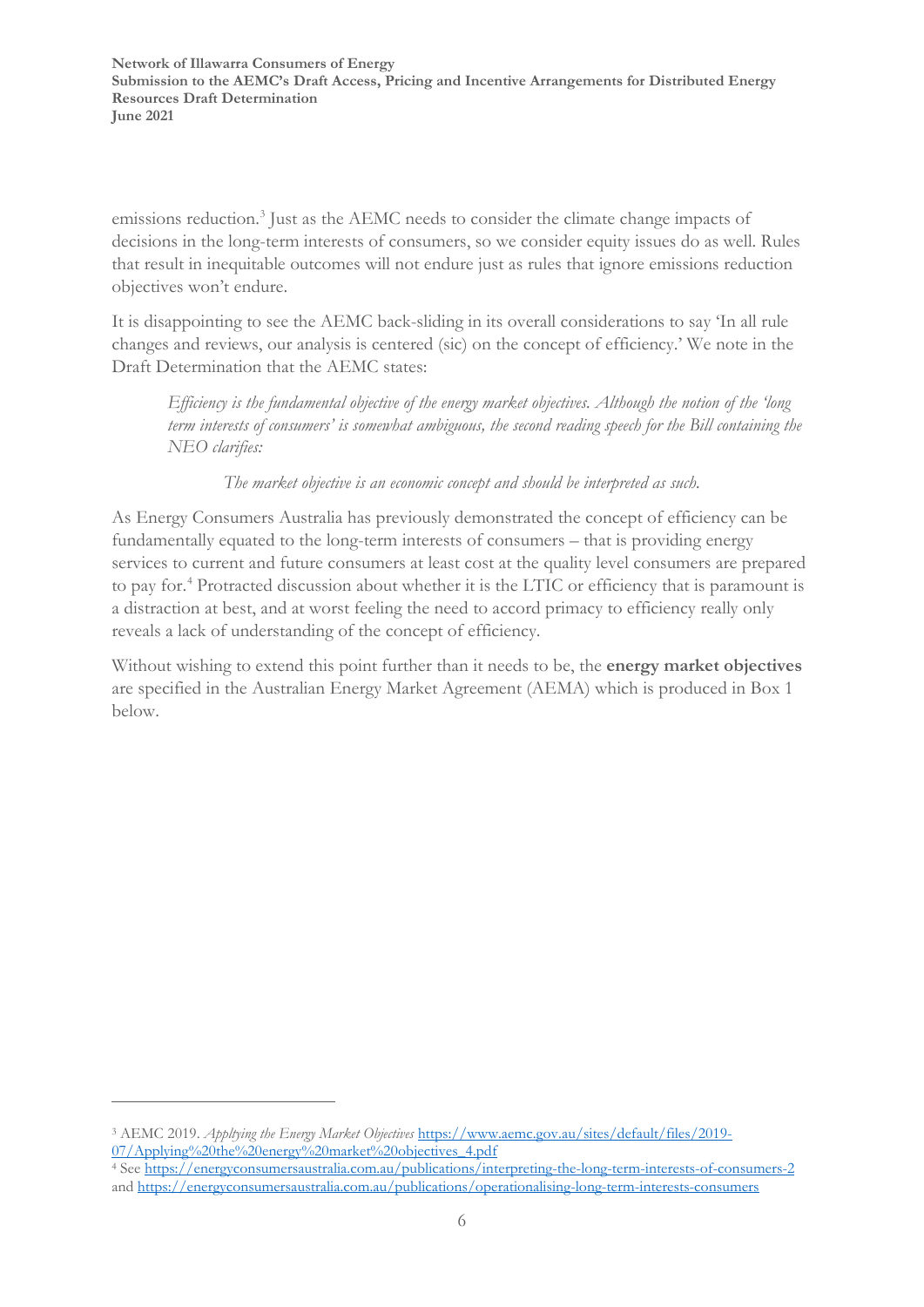#### *Box 1: Objectives of the Australian Energy Market Agreement 2004*

*2.1 The objectives of this agreement are:*

*(a) the promotion of the long term interests of consumers with regard to the price, quality and reliability of electricity and gas services; and*

*(b) the establishment of a framework for further reform to:*

*(i) strengthen the quality, timeliness and national character of governance of the energy markets, to improve the climate of investment;*

*(ii) streamline and improve the quality of economic regulation across energy markets to lower the cost and complexity of regulation facing investors, enhance regulatory certainty, and lower barriers to competition;*

*(iii) improve the planning and development of electricity transmission networks, to create a stable framework for efficient investment in new (including distributed) generation and transmission capacity;*

*(iv) enhance the participation of energy users in the markets including through demand side management and the further introduction of retail competition, to increase the value of energy services to households and businesses;*

*(v) further increase the penetration of natural gas, to lower energy costs and improve energy services, particularly to regional Australia, and reduce greenhouse emissions; and*

*(vi) address greenhouse emissions from the energy sector, in light of the concerns about climate change and the need for a stable long-term framework for investment in energy supplies.*

The first and primary limb of this objectives is the promotion of the long-term interests of consumers. We have highlighted two of the elements of the second limb because of their relevance to the current rule change proposal. Demand side participation in the market is facilitated by demand side (or distribution) energy resources. The second is a simple reminder it has always been an objective of the AEMA to address greenhouse emissions.

The NEO, NGO and NERO are not energy market objectives – they are the objectives of the **energy laws**. As such, they are indeed the objectives that the AEMC **must** have regard to. Each states that efficiency is 'for the long-term interests of consumers.'

Of particular relevance to the current issue the is distinction between static and dynamic efficiency that is inherent in what has been irreverently called 'the Hilmer Trilogy' (allocative, productive and dynamic efficiency). As Havyatt notes in review *The Components of Efficiency<sup>[5](#page-7-0)</sup>*:

*When it is necessary to 'unpack' the components of efficiency the common resort to the Hilmer trilogy is an inadequate response. The first distinction should be that between the static and dynamic elements; each* 

<span id="page-7-0"></span><sup>5</sup> Havyatt, D 2017, 'The Components of Efficiency', Network: A publication of the ACCC for the Utility Regulator's Forum, no. 62. See<https://www.accc.gov.au/system/files/Network%20March%202017.pdf>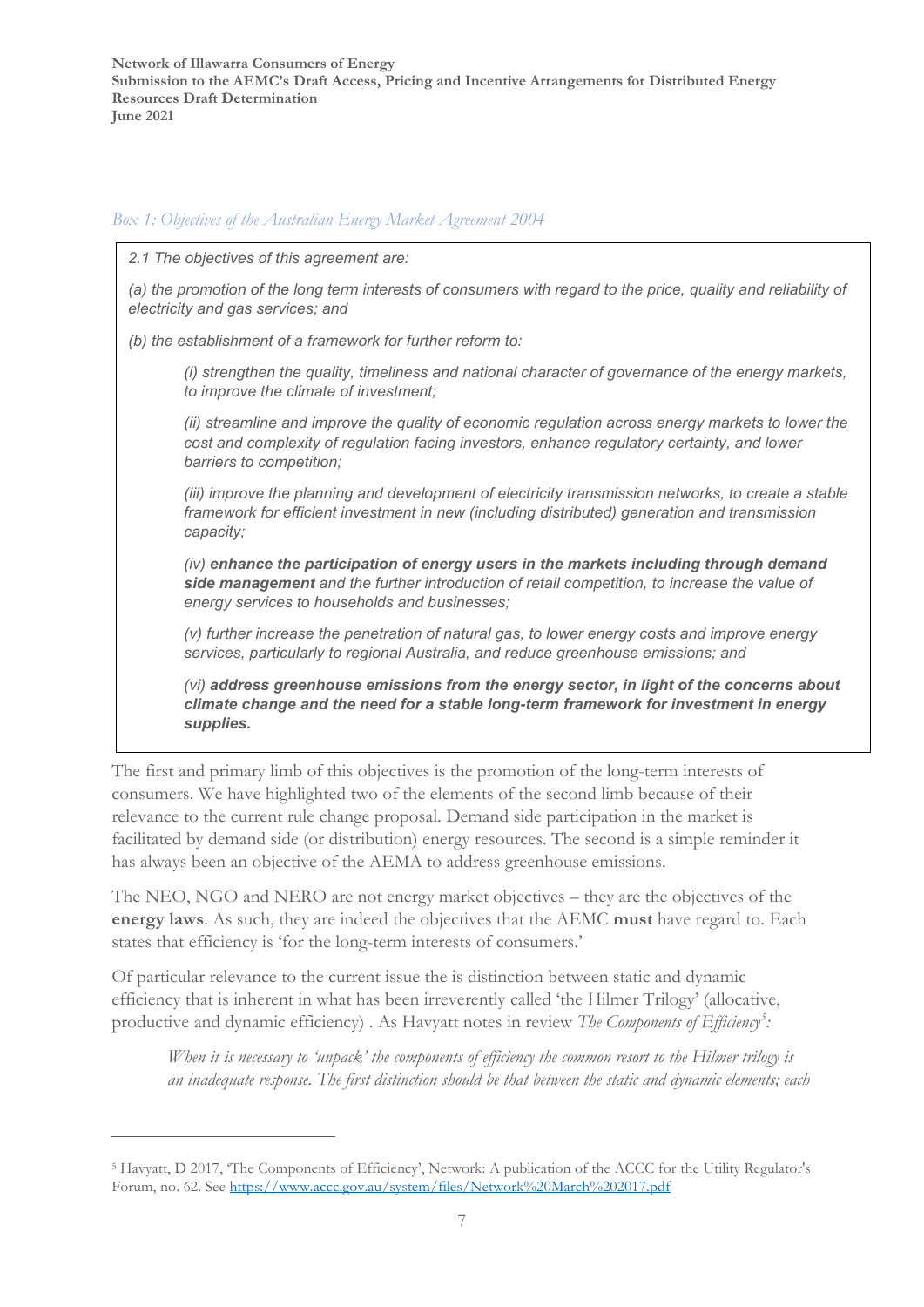*has allocative and productive dimensions. After that distinction, discussion should focus on the role of innovation as the source of dynamic efficiency.* 

*However, in practical application, despite the variety of ways to dissect the concept of efficiency, the outcome of efficiency in all cases is the same – consumers, collectively now and in the future, pay no more than they need to.*

This is why the inherently long-term focus of the LTIC is important, and in the current case a specific question has to be how will the rules aid the innovation necessary in the market.

#### **Efficient Prices and Efficient Costs**

In its discussion of its tasks, the AEMC states:

*However, when making rules, the Commission takes wider policy objectives into account to the extent they impact on NEO and NERO matters such as safety, security, reliability, quality and price. For example, under 'Efficient pricing', the Commission will consider the promotion of market outcomes where prices reflect the efficient costs of providing energy services. In loose terms, this means that energy consumers should pay no more than necessary for the safe and reliable delivery of electricity services.*

While we generally laud the last part of this statement, because it lacks the reference to 'current and future consumers' it misses the point about innovation and dynamic efficiency.

This confusion is reflected in the AEMC's confusion of conflating 'efficient prices' to ones that reflect 'efficient costs.' In economic theory, prices are efficient when they reflect the actual costs of producing firms. This is the concept of allocative efficiency. Costs are efficient when the output could not be produced any more cheaply. This is the concept of productive or technical efficiency.

In real world competitive markets where there is a variation between the costs of actual firms and firms face a short run output constraint, if each firm prices at its actual cost, prices would cover a range up to the cost of the firm whose output 'clears the market.' In reality all firms don't price at cost – those other than the marginal firm price higher and get a return on fixed capital and some economic profit. The marginal firm then has an incentive to make improvements in its processes to reduce its costs. Once reduced they don't price to cost, they price to whatever firm has now taken the mantle of being the marginal producer.

Unlike the lectures in first year economics, in a competitive market there is always a net economic profit in an industry.

In the case of regulation, an *ex post* rate of return regulation would deliver efficient prices, (they would always equal costs) while a strict revenue cap where the producer is the residual claimant of all savings would result in efficient costs (but consumers would never benefit).

The extensive theory of incentive regulation is almost never drawn upon by regulators, but is worth studying if only to understand this point – the regulator has to allow the regulated firms the opportunity to earn economic profit as the price for encouraging the firm to exert economically efficient amounts of effort in improving efficiency.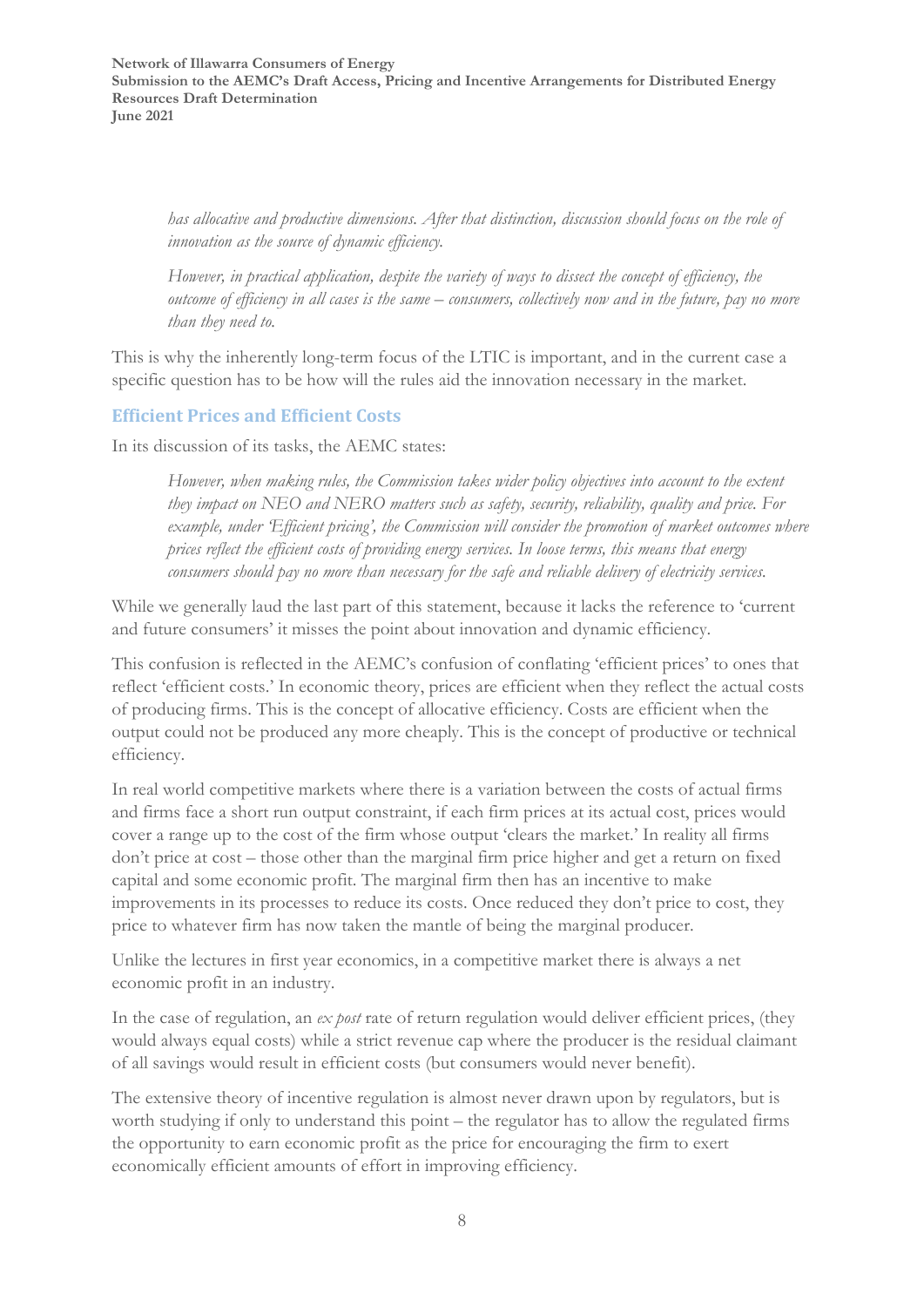## **The Economic Regulation Framework**

The rule change requests are primarily directed at rules that form part of the economic regulation of distribution services (Chapter 6 of the NER). The current form of this economic regulation is referred to as the 'building block approach.'

This description is inadequate. Without here going into the full history of economic regulation, there have been three kinds of regulatory approach used in the USA, UK and Australia. These start with US style cost of service regulation. This was followed by pure CPI-X (also known as incentive regulation) in the UK. This was followed by the RAB model in the UK which was ultimately adopted by the Victorian Regulator-General and IPART on the way to becoming our building block model.

The building block model and the RAB model are both little more than cost of service regulation based on forward looking costs with a lag. That cost of service plus a lag could provide incentives for network businesses to become more efficient had been known since 1967.<sup>6</sup> The elements of the building block – revenue  $=$  return for capital + return of capital + operating costs + tax – are exactly the same elements as used to calculate the total revenue requirement.

The Australian regime is more correctly labelled as Performance Based Regulation (PBR), a term we use following the definition offered by Lowry and Woolf*[7](#page-9-1) .* There are four elements to PBR:

- Multi-year Rate Plan (MRP) the determination sets revenue for a pre-determined number of years (in the US context this is a rate case moratorium)
- Attrition Relief Mechanism (ARMs) between rate cases the ARM automatically adjusts revenue requirements that compensate for changing input costs (the function of CPI-X in our context, if applied to regulation of integrated utilities it can compensate for fuel price changes)
- Efficiency Sharing Mechanisms (ESM) the scheme that determines how efficiency savings by the firm are treated (in the US some efficiency savings are subject to collar provisions, everything inside the collar goes to or is borne by the firm, outside to consumers; in our case this is the CESS and EBSS which are more efficiency carry-over mechanisms but they are technically still efficiency sharing mechanisms beyond the simple effect of the MRP).
- Performance Incentive Mechanisms (PIMs) schemes that reward (or reward/penalise) the network business for achieving certain output measures (in our case the STPIS and DMIS are PIMs – as is the Customer Service Incentive Scheme introduced by AusNet at the request of its Consumer Council).

<span id="page-9-0"></span><sup>6</sup> Baumol, WJ 1967, 'Reasonable Rules for Rate Regulation: Plausible Policies for an Imperfect World.', in A Phillips & OE Williamson (eds), Prices: Issues and Theory, Practice, and Public Policy, University of Pennsylvania Press, Philadelphia pp. 108-23.

<span id="page-9-1"></span><sup>7</sup> Lowry, MN & Woolf, T 2016, Performance-Based Regulation In A High Distributed Energy Resources Future.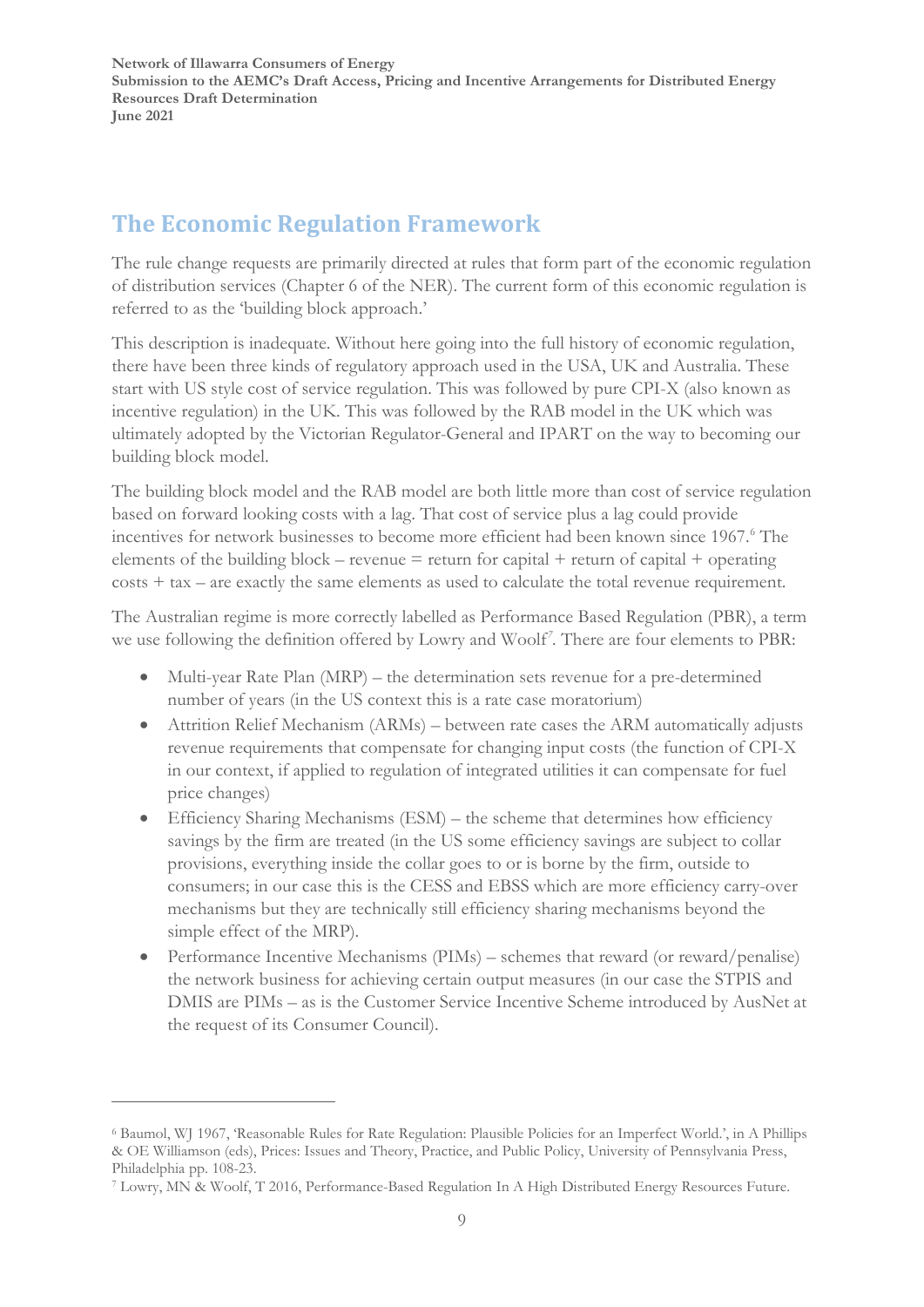We emphasise this point because our submission will be exploring these concepts further. In particular, we favour reform of the economic regulation framework that puts more emphasis on incentives and less on the role of the AER as an expert on costs. In addition, following the experience with the NewReg trial, we favour greater flexibility for networks to negotiate the form of their Performance Incentive Mechanisms directly with their consumers.

As a final comment we wish to address some references to the question of whether export services are 'essential' services.

The AEMC in its summary states:

*Given the emerging nature of export services, and the fact that they are not essential services in the same way as consumption services, the Commission also considers there should be some further guidance in the NER to support transparency and efficiency with regard to planning and investment decisions around export services.*

The AEMC elsewhere suggests that, since export services are not essential, they should not be afforded the same level of consumer protection.

The concept of 'essential service' has two distinct meanings. The social concept is of a service necessary for life for which there is no substitute, that is it is essential to consume. The concept as used in economics is an input to production that is not substitutable, otherwise referred to as a 'bottleneck service.' In the latter case if I am a fencing contractor and there is only one provider of fencing wire, then fencing wire is an essential service.

The distribution component of an export service is an essential service in the economic sense. As such it needs to be treated equivalently with the import service in terms of general treatment in economic regulation. The idea that export services aren't 'essential' services is used in Table D.1 to suggest that export services could have a less price responsive demand than import services and hence bear a greater share of fixed costs. This is an incorrect interpretation of Ramsey-Boiteux pricing which states that common fixed costs should be allocated to services in proportion to the inverse of their own price elasticity of demand.

In the long-run export services may also have elements of the social concept of essential service, either because the household is relying on the ability to export to community storage for later import, or because the Distribution System Operator relies upon export to meet local demand.

Finally, the question of regulation for reliability and quality of supply needs to apply to all aspects of the operation of DER as the consumer is relying on them for the provision of electricity, which is the essential economic service.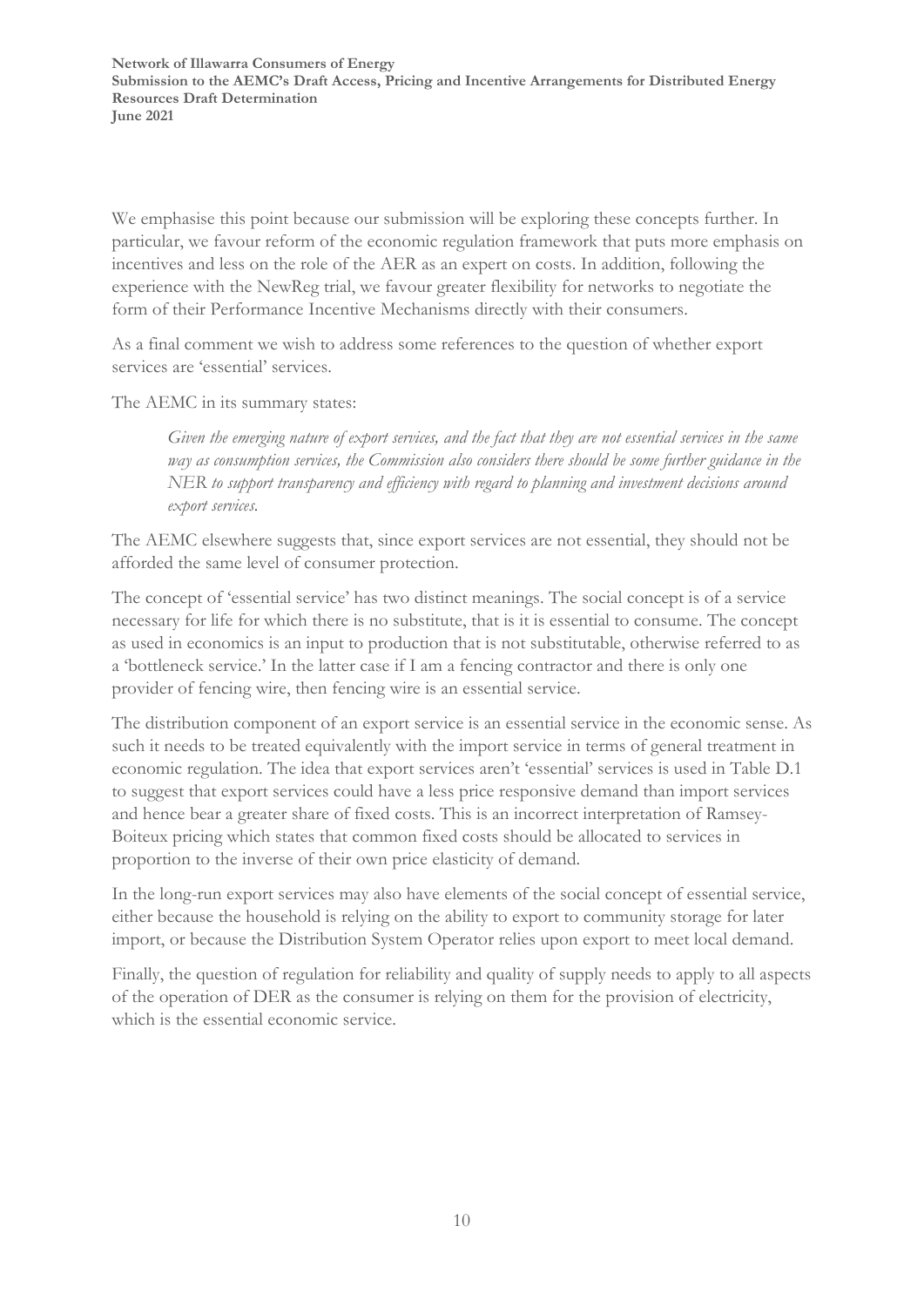# **Updating the Framework to Recognise Export Services**

There is little in this section that we disagree with. However, we have two observations.

### Retail Customers

The first is that the AEMC has tied itself in knots a little over the definitions. Under the rules two contracts are established with electricity customers, one contract is with the retailer and is for the supply of electric power, while the other is with the DNSP and is for the provision of connectivity. With the change to contestable metering the responsibility for providing a meter has transferred to become part of the first of these contracts from the second.

The appellation 'retail customer' as opposed to 'customer' needs to be read in the context of the overall market rules wherein a customer can be a direct participant in the wholesale market. A connection point to the distribution network that is established so that a retail customer can purchase electricity from a retailer in no way constrains the connection service so provided to be a one-way service.

The Market Small Generation Aggregator (MSGA) is a related concept but applies exclusively (as we understand it) to generation without consumption. In our view it is preferable that this group continues to be defined outside the scope of 'retail customer', and if necessary is included explicitly in the various definitions of 'distribution'.

Indeed, the existing rules make it clear that no change is required. Rule 6.1.4 is already a rule that covers the charging for an export service, it just specifies that the price is zero.

So in reference to the proposed amendments in Chapter 10, we believe 'retail customer' should remain unchanged, and after the signpost definition to MSGA customer is added, the definition of 'network' should be changed only to the extent of adding after 'customer' the parenthetic phrase '(whether wholesale, retail or MSGA customer)'.

### Incentive Framework (Section 5)

The purpose of characterising the existing approach as Performance Based Regulation was to make the delineation between the two Efficiency Sharing Schemes (CESS and EBSS) and the three (or four) Performance Management Incentives (STPIS, DMIS, CSIS and any other small scale incentive scheme).

Nothing in the proposals require any change to the operation of the Efficiency Sharing Schemes, just as there is no need to change the building block model itself (even the clarification of the Expenditure Guidelines is unnecessary). The question to be addressed is how to incentivise networks to increase hosting capacity when to do so is in the long-term interests of consumers.

We note this isn't just a cost issue, nor an issue of quality of supply (voltage). The prospect of increased levels of DER to make parts of networks islandable (at reduced power availability) we believe is an important part of resilience planning by DNSPs.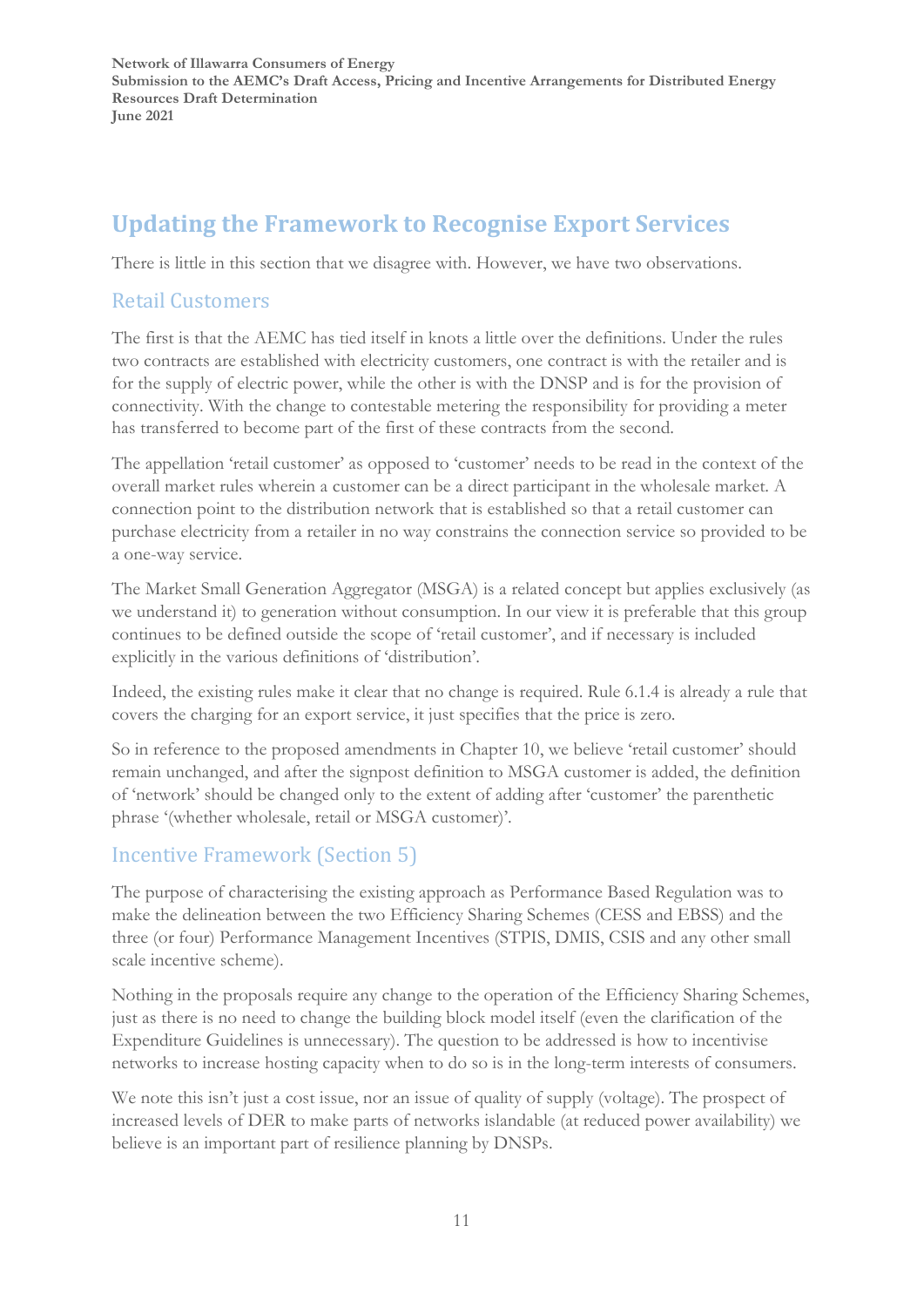The Draft Determination considers two options for how changes to the STPIS could be determined, being through the rules themselves (the NER) or by the AER. This ignores a third option which has recently been used to develop the Customer Service Incentive Scheme which is by agreement between the DNSP and its consumers.

The process of optimising the use of DER will vary by geography. This is in part driven by differences in resource availability in different locations (different insolation levels), the variability of insolation at a location, and the potential for islandable operation for part of the grid.

In a past role the author of this submission was responsible for writing instructions for the accounting procedures in the district offices of Telecom Australia. In that process he observed that district offices often had the capability to improve on the centrally drafted instructions. Accordingly he recognised that the instructions needed to clearly distinguish between the **must do** components (e.g. document retention to meet requirements of law) from the **should do** components (e.g. the process to follow in completing a reconciliation). District offices could vary the latter if they could justify why they made the change (for example – as this was the early 1980s – by using a spreadsheet to do the arithmetic).

Some district offices were at the other end of the scale and had absolutely no idea how to do things at all. For these the instructions included a **could do** section that stepped through absolutely everything.

We believe the entire field of PMIs should be rewritten so that the rules contain the must dos. That would, in our opinion, include an envelope specifying how much any PMI reward could be (as a percentage of revenue) and that when two or more PMIs operate together the total value of the PMI is calculated as a geometric average of the individual components.

The AER would be responsible for the should do – that is specifying a STPIS and DMIS guideline. However, the DNSP and its consumers should be able to replace those with their own set of incentives that better meet the requirements of the distribution area.

We note our proposal directly addresses SAPN's concern that 'regulation does not provide means for distribution networks to directly consider the service performance that customers desire, and there are no standards nor service targets and incentives in regulation.' Our view is that ascertaining the customer service levels that their customers require is SAPN's job, not the regulators.

As an example of distinct alternatives that would be better at incentivising efficiency in capital, we propose a ratio of electricity consumed to within the distribution area to the replacement cost value of the network assets. Improvement in this ratio would be very well targeted at optimising DER (there is, I think, a challenge here in that DNSPs don't see self-consumption but that can be estimated).

We further note that under this proposal a network should be able to be compensated for increasing its investment in ensuring reliability through the incentive payments it will receive for increased performance rather than through an increased expenditure allowance.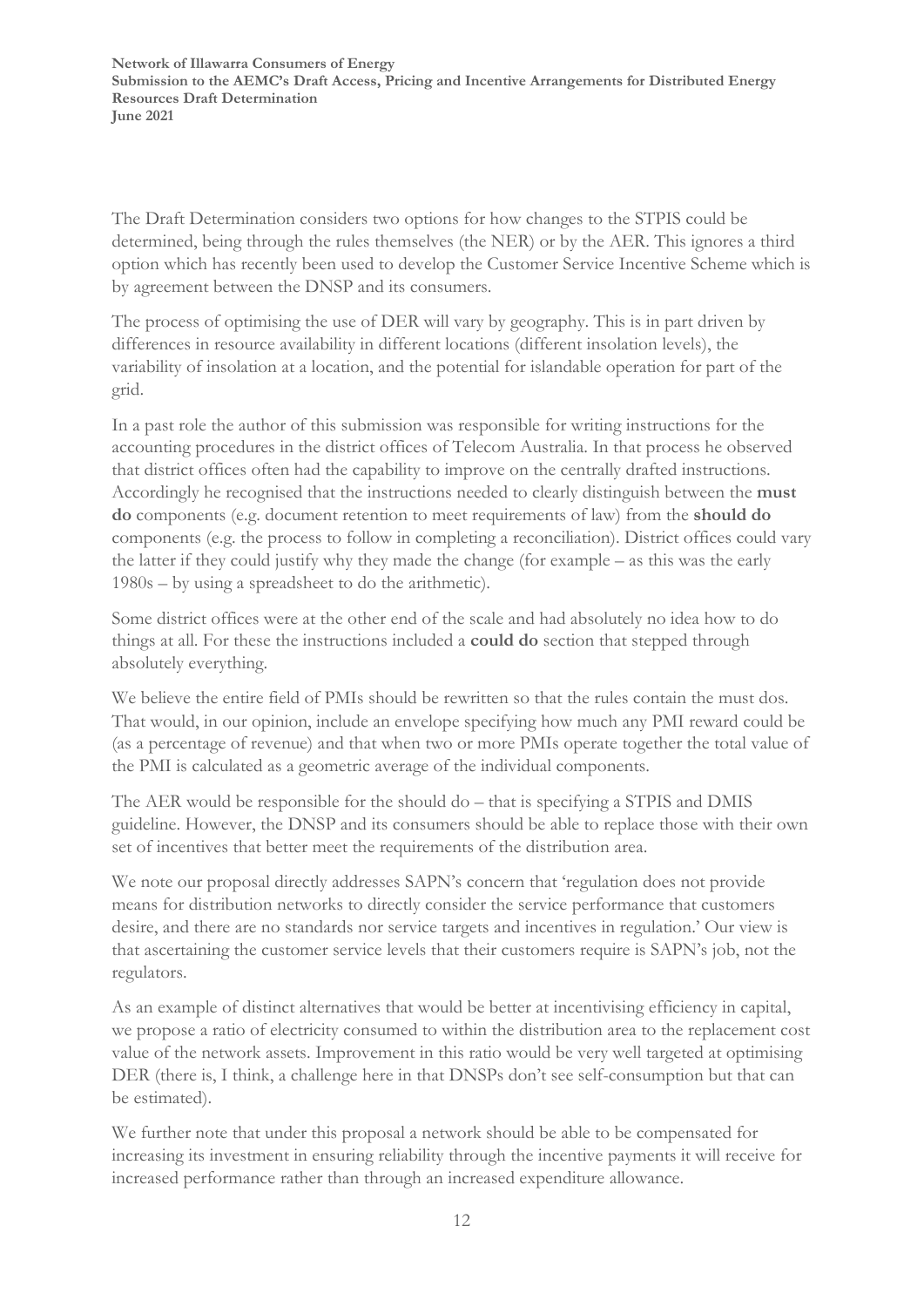We note that as NICE we do not understand the comment made by Ausgrid that 'interactions between the AER and jurisdictional incentive schemes need to be considered (for example, average performance and worst served customers).' We are not familiar with jurisdictional incentive schemes, and believe they should not exist. Equally an important reform is moving to a national network reliability standard (that may vary according to geographic features in a nationally consistent way.)

Where there are variations between DNSPs this should be because the DNSP and consumers have agreed on them, not because jurisdictional governments have made political decisions to be seen to improve services while actually increasing prices to consumers.<sup>[8](#page-13-0)</sup>

### Pricing Arrangements (Section 6)

The core thrust of this section is the removal of the prohibition on charging for export, and then some lengthy discussion on what else needs to change.

The Draft Determination details the provisions of NER 6.18.5 – the pricing principles and objective. Attention is drawn to sub-rules (h) and (i) that refer to consideration of the impact on retail customers and the need for the tariffs to be reasonably capable of being understood.

These have always been unnecessary provisions and were, in part, a consequence of the desire by DNSPs to see benefit in tariff reform by having retailers 'pass on' the cost reflective tariffs in prices. (At NICE, we try to use the term 'tariff' to refer to the charges retailers pay to networks, and 'prices' to refer to the charges customers pay to retailers.) Indeed, the provisions have perpetuated an idea that just because the network places a connection point on a time of use tariff that the retailer necessarily should also place the customer at that connection point on a time of use price.

The Draft Determination proposes amendments to sub-rule (i) to make the requirement only apply to charges that are "retail customers who are or may be assigned to them, or are reasonably capable of being incorporated by retailers or MSGAs in contract terms offered to those customers."

We disagree with this proposal and suggest instead that the whole of both sub-rules should be deleted and instead an alternative be inserted that specifies:

- 1. That the assignment of a tariff class to a connection point by a network must not be used to determine the retail price structure offered to the customer. This needs to operate in a one-way fashion – where the tariff incorporates differential network pricing for different metering elements (i.e. controlled loads) then the retailer must offer differential prices for consumption on the different metering elements.
- 2. That the charging of retailers by a DNSP for the connection points in a tariff class may be done individually or in aggregate for all the connection points.

<span id="page-13-0"></span><sup>8</sup> As noted by the ACCC's REPI report this was a major contributing factor to price increases after 2006.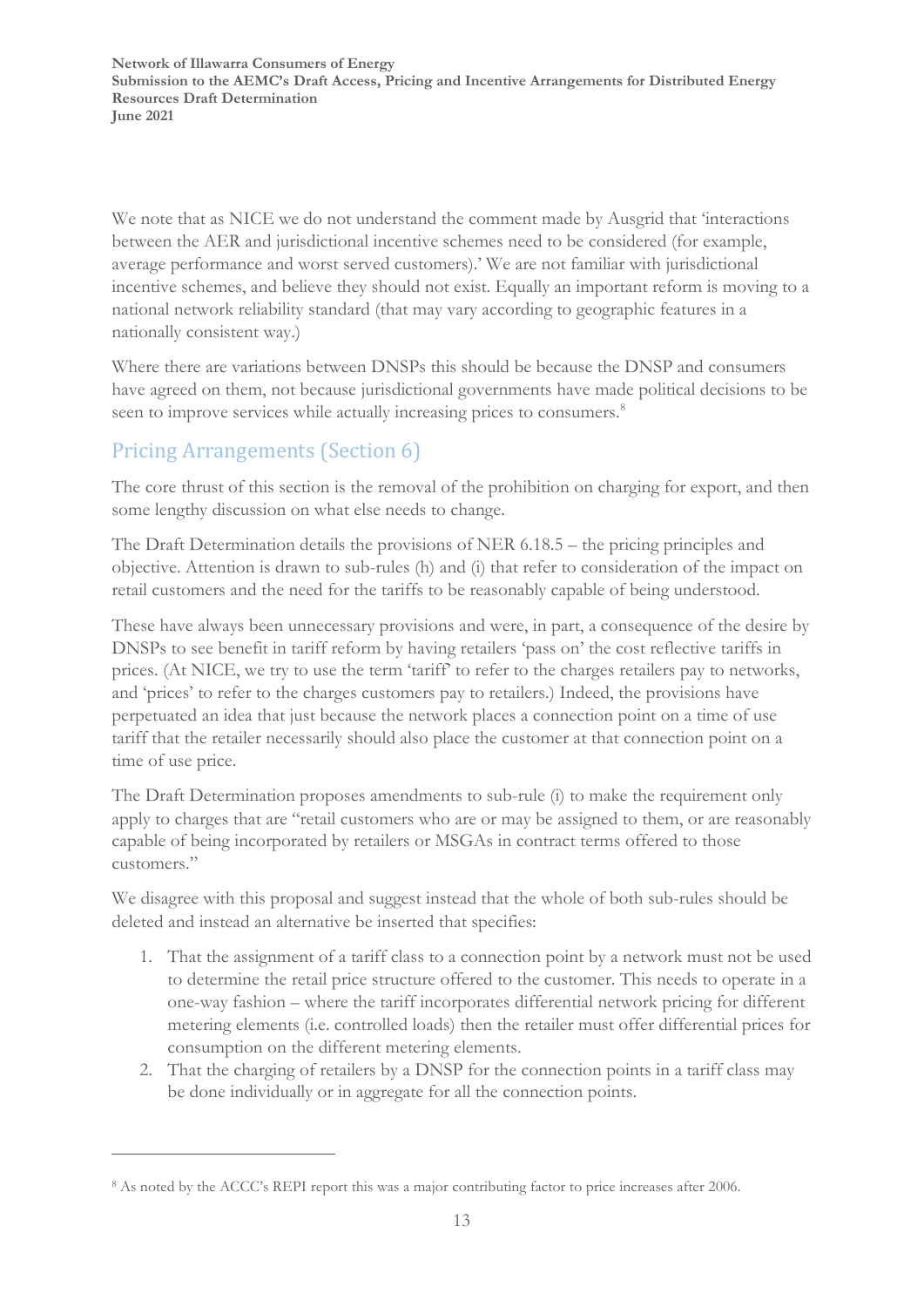#### **Charging all connection points cost reflective tariffs**

We also propose an additional rule to reflect the fact that it is possible for networks to charge retailers something akin to a nodal price by stating that all connection points will be charged a cost reflective price. Where the connection point is served by an accumulation meter the DNSP will determine the charges to apply for that connection point by applying the 'residual load profile' of the zone sub-station to which the connection point is connected to the consumption recorded on the accumulation meter. The 'residual load profile' is the half hourly load for the zone sub-station less all the half-hourly metered load for connection points connected to the zone sub-station.

This rule would be accompanied by a NERR rule that prohibits the retailer from charging anything other than a flat rate or block tariff to customers with accumulation meters, and that the retailer must charge all consumers in a DNSPs distribution area using the same price structure.

The effect of this rule is not to change the amount billed to the retailer by the network, but it does create an incentive for the retailer to identify customers for whom they are paying an above average network charge. Specifically it should provide an incentive for retailers to market pricing plans that require replacement of the meter to customers in places that will have the biggest impact on their network charges, and by extension be more useful in having face time or load varying retail prices.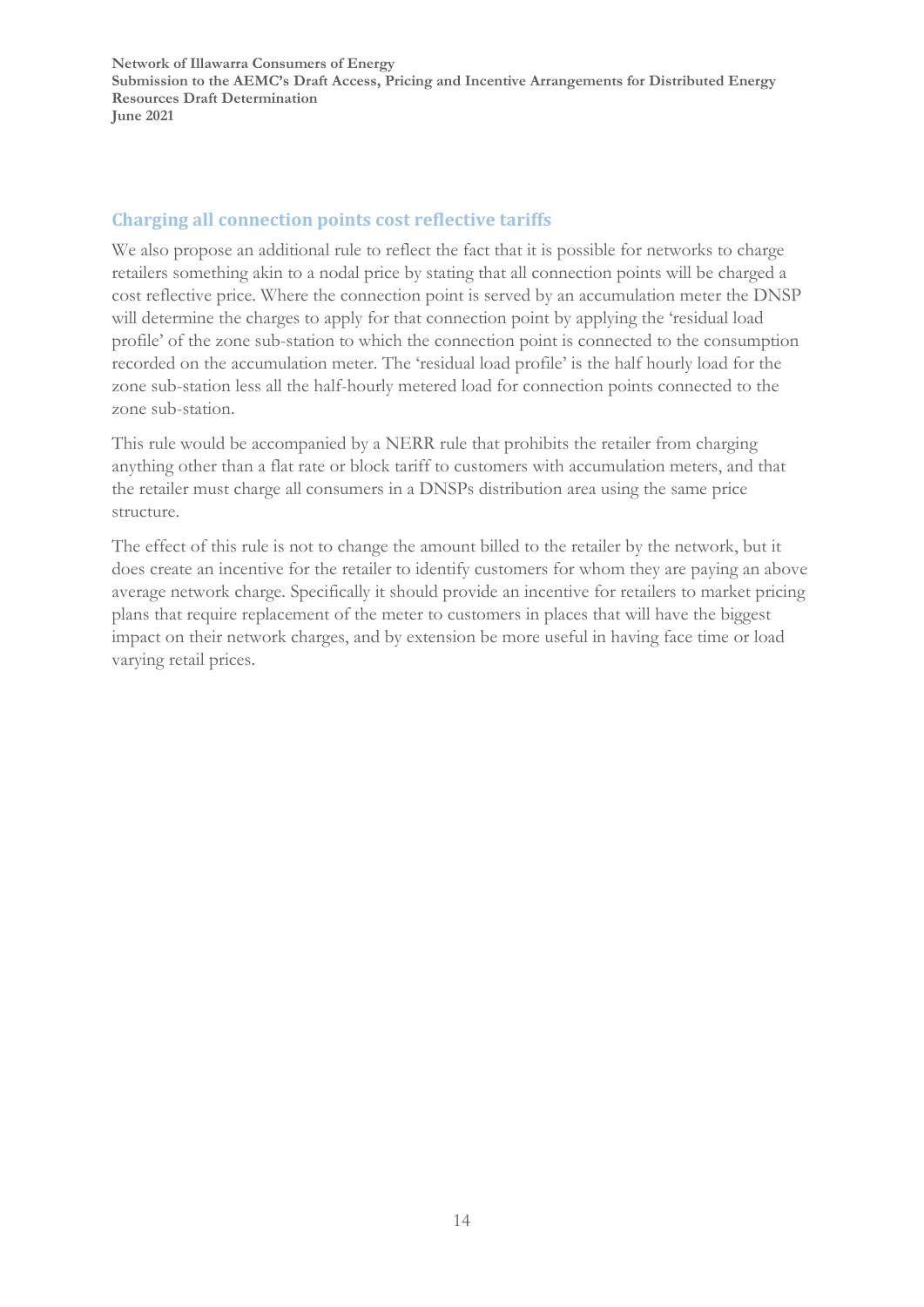## **Conclusion**

The prohibition on charging for export of energy has never been appropriate. We believe it only existed because jurisdictions were at the time arranging to pay inappropriate premium feed-in tariffs for household generation.

In changing the rules to rectify this error, the AEMC has wisely determined that the rules should be changed in general to increase flexibility. We welcome this and believe the AEMC could go further.

We think the AEMC should take the opportunity to move the focus of the design of incentive schemes from the AER to the engagement between the network and the consumers they serve. This reflects the reality that the regulatory regime is already a version of Performance Based Regulation and gives primacy to consumer rather than regulator concerns.

We also think the AEMC should use the opportunity to rectify the errors of the original rule changes that introduced the idea of cost reflective tariffs. The perceived essential link between the tariff structure for a connection point and the price structure a retailer offers for a connection point needs to be broken to create incentives for retailers to innovate. As part of this networks should be required to charge retailers a cost reflective tariff for all connection points, using a derived profile for connection points where there is only an accumulation meter.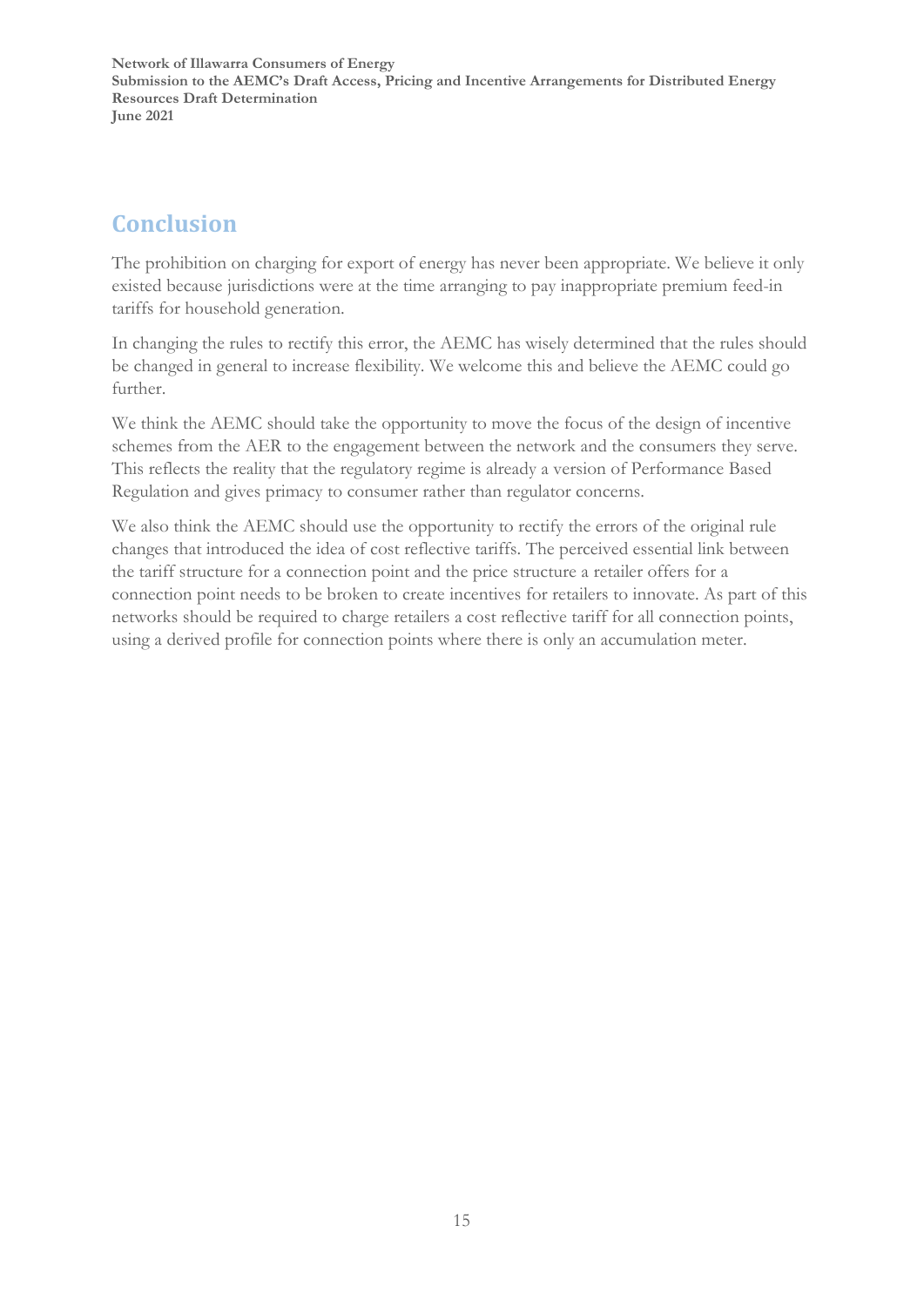# **Appendices**

### Appendix 1 – Efficiently recovering sunk DNSP costs

As Hotelling demonstrated, the theory of pricing in competitive markets being equal to short run marginal cost breaks down in industries typified by high fixed capital costs.<sup>[9](#page-16-0)</sup> Hence there is an inherent limitation on the ability of the economic regulation of DNSPs to 'mimic' competitive processes.

Coase explained that a two-part tariff of fixed access charge together with a volume variable component resolved this issue. [10](#page-16-1) Others revived Ramsey's theory of efficient taxation to determine that the fixed charges should be recovered in inverse proportion to the demand elasticity of different products.<sup>[11](#page-16-2)</sup>

Our argument is that Hotelling was right in arguing that the fixed cost should be recovered through taxation because of the perverse consequence of self-generation. As Hotelling notes land tax is one of the least distortionary taxes. No matter how the two-part tariff schedule is structured either the connection point with micro-generation facilities is under-charged for its connection, or network pricing gets heavily skewed to supply charges and hence accelerates consumers deciding to do without a connection.

Our proposal is that the cost of providing just enough network for the 'public good' services of public lighting, traffic lights etc be recovered from Councils who would then recover thm through land rates.

This process would begin by calculating the Total Service Long Run Incremental Cost (TSLRIC) of providing a network to deliver all the services not used by households and businesses (i.e. what is the cheapest network to deliver street lighting, power for traffic lights, NBN nodes etc). This amount is then recovered from local councils who would then recover it in land rates. Only the residual revenue requirement (Cost -TSLRIC of public good services) would be recovered from consumers.

While there are notionally sunk costs not recovered in the charge on local councils, under this scheme the networks would only charge retailers consumption-based charges per connection point. While these could be simple flat rate charges, they would ideally charge based on the use of system made by the consumers – and hence charging for imports would be time of use or peak load.

Charging for export should ideally be a version of congestion charging – i.e. there is no charge at any time where there is no need to constrain export but there is a charge where the constraint is invoked. This is the ideal when the DER (or the smart-system service provider) can respond to

<span id="page-16-0"></span><sup>9</sup> Hotelling, H 1938, 'The General Welfare in Relation to Problems of Taxation and of Railway and Utility Rates ', Econometrica, vol. 6, no. 3 (Jul), pp. 242-69.

<span id="page-16-1"></span><sup>10</sup> Coase, RH 1946, 'The marginal cost controversy', Economica, vol. 13, no. 51, pp. 169-82.

<span id="page-16-2"></span><sup>11</sup> Baumol, W & Bradford, D 1970, 'Optimal Departures From Marginal Cost Pricing', The American Economic Review, vol. 60 no. 3 (Jun), pp. 265-83.